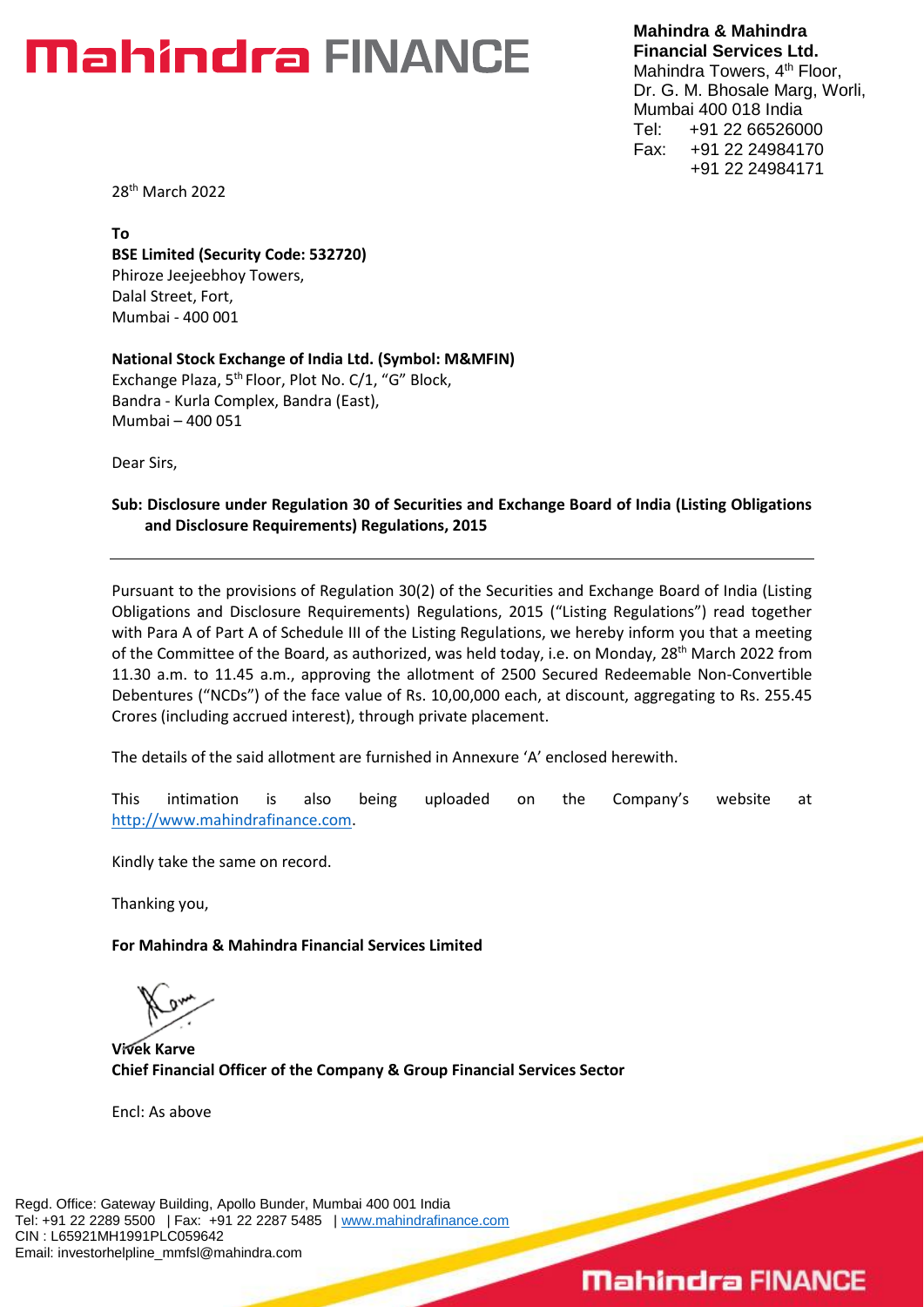## **Mahindra FINANCE**

### **Annexure 'A'**

| Sr. No. | <b>Requirements of disclosure</b>                                                                                                                                       |                | <b>Details</b>                                                                                                                                                                                                                                                                                 |
|---------|-------------------------------------------------------------------------------------------------------------------------------------------------------------------------|----------------|------------------------------------------------------------------------------------------------------------------------------------------------------------------------------------------------------------------------------------------------------------------------------------------------|
| (i)     | Size of the issue                                                                                                                                                       |                | Series AF2021 (Additional Issuance-II) - Rs.250<br>Crores                                                                                                                                                                                                                                      |
| (ii)    | Whether proposed to be listed?<br>of the<br>lf.<br>yes,<br>name<br>stock                                                                                                |                | Yes<br>Wholesale Debt Market Segment of BSE Limited.                                                                                                                                                                                                                                           |
|         | exchange(s)                                                                                                                                                             |                |                                                                                                                                                                                                                                                                                                |
| (iii)   | Tenure of the instrument                                                                                                                                                |                | Residual Tenure Series AF2021 (Additional Issuance<br>$-$ II)<br>9 years & 234 days from the Deemed date of                                                                                                                                                                                    |
|         |                                                                                                                                                                         |                | allotment, i.e. from 28 <sup>th</sup> March, 2022                                                                                                                                                                                                                                              |
|         | Date of allotment and                                                                                                                                                   |                | Series AF2021 (Additional Issuance - II) 28 <sup>th</sup> March,<br>2022                                                                                                                                                                                                                       |
|         | Date of maturity                                                                                                                                                        | $\vdots$       | (Original date of Allotment: 17 <sup>th</sup> November, 2021)<br>17th November, 2031                                                                                                                                                                                                           |
|         | Pay-in amount                                                                                                                                                           |                | Rs. 10,21,798.3560/- per debenture                                                                                                                                                                                                                                                             |
| (iv)    |                                                                                                                                                                         |                |                                                                                                                                                                                                                                                                                                |
| (v)     | Coupon/interest offered                                                                                                                                                 | $\ddot{\cdot}$ | Original Coupon - 7.45% p.a.<br>XIRR - 7.51% p.a.                                                                                                                                                                                                                                              |
| (vi)    | of<br>Schedule<br>of<br>payment<br>Coupon/interest and principal                                                                                                        | $\cdot$        | Annually - 17 <sup>th</sup> November 2022, 17 <sup>th</sup> November<br>2023, 17th November 2024, 17th November 2025,<br>17th November 2026, 17th November 2027, 17th<br>November 2028, 17 <sup>th</sup> November 2029, 17 <sup>th</sup><br>November 2030 & On Maturity 17th November<br>2031. |
| (vii)   | Charge/Security, if any, created<br>over the assets                                                                                                                     | $\ddot{\cdot}$ | Debentures shall be secured by way of exclusive<br>charge in favour of the Debenture Trustee on<br>present and/or future receivables under Loan<br>contracts/Hire Purchase/Lease, owned Assets and<br>Book Debts to the extent of 100% of Debenture<br>outstanding.                            |
| (viii)  | rights/interest/privileges<br>Special<br>attached to the instruments and<br>changes thereof                                                                             |                | Nil                                                                                                                                                                                                                                                                                            |
| (ix)    | of<br>Delay<br>in<br>payment<br>interest/principal amount for a<br>period of more than three months<br>from the due date or default in<br>payment of interest/principal | $\ddot{\cdot}$ | N.A.                                                                                                                                                                                                                                                                                           |
| (x)     | Details of any letter or comments<br>regarding payment/non-payment<br>of interest, principal on due dates,<br>or any other matter concerning the                        | $\ddot{\cdot}$ | N.A.                                                                                                                                                                                                                                                                                           |